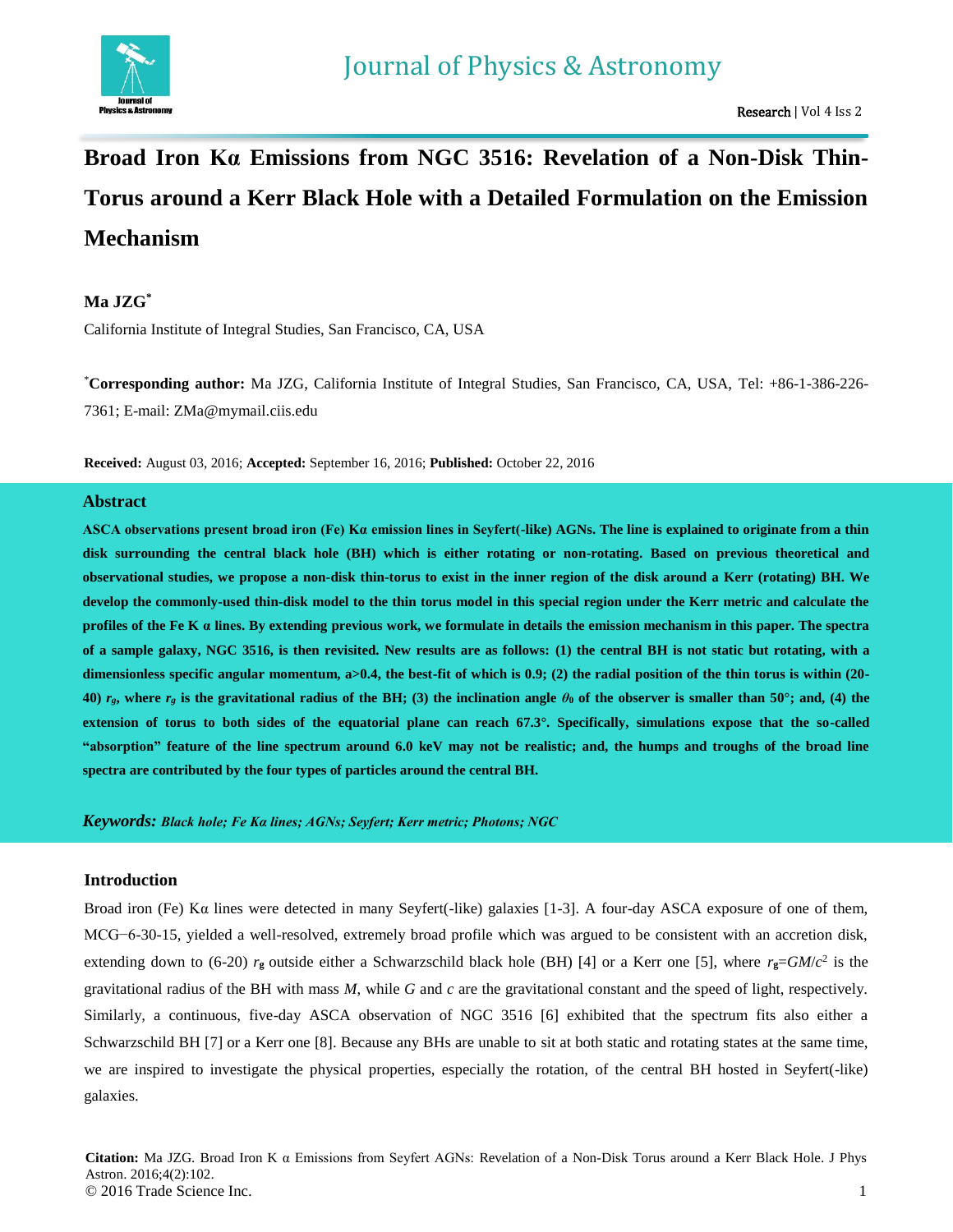In fact, a lot of studies had exposed that BHs are very likely to be rotating and the Kerr metric should be taken into account in data-fit modelling [8,9]. More important, in the curved space-time, bound geodesics of particles in the inner region of the disk surrounding the central BH, which extends outside to tens of *r<sup>g</sup>* from the hole's horizon, trace out helix-like spherical orbits, rather than disk-like orbits, between the minimum and maximum latitudes about the equatorial plane of the central hole [10]. Fortunately, this prediction was verified by observations. For example, it was addressed that the detection of a comparable width of the Fe line spectrum to the optical ones implies a hot torus in the inner part of the accretion disk [11]. As a result, Page and Thorne's [12] generalized thin-disk model may not still be valid in the inner region of the disk [13].

This article introduces a non-disk thin-torus model to formulate the spectra contributed by the spherical luminous particles in the Kerr metric and apply it to the diagnoses of the observed Fe K $\alpha$  lines of NGC 3516. The work is a synthesis and an extension of previous studies [14-24]. Specifically, the data-fit modelling results reported in the prior 2002 Letter [23] claimed that NGC 3516 has a central BH of spin a  $\sim$ 0.95, along with the radial position of an emitting torus r $\sim$ 14 and the observer's inclination angle  $\theta_0 \sim 30^\circ$ . As an extension, we formulate in details the mechanism of the Fe line emissions in this paper, followed by a revisit to the spectra of NGC 3516. The plan of the paper is as follows: We first describe two coordinate systems and non-disk motions of both particles and photons; then, we present the thin-torus model and numerical calculations within a wide range of three parameters (BH spin *a*, radial position of the torus *r*, and observer's inclination angle  $\theta_0$ ); moreover, we predict the rotating state of the central hole in NGC 3516, as well as other relevant parameters by the data-fit simulations; at last, a summary of this work is given in the last Section.

## **Non-Disk Thin-Torus Formulation of Particles and Photons in Kerr Metric**

#### **Coordinates**

There are a couple of metrics to be considered, as shown in FIG. 1. One employs the spherical coordinates in the 3D Minkowski space, and the other does the Boyer-Lindquist ones in the 4D Kerr spacetime. With respect to an arbitrary point  $(t, r=r_0, \theta=\theta_0, \varphi=\varphi_0=0)$  in the Kerr metric, a distant observer is at rest in the image plane of a celestial sphere at infinity with a polar angle *α* and an azimuthal angle *β* in the Minkowski space. The image plane contains the origin of coordinates and perpendicular to the observer's line of sight. In the figure, shadowed region represents the torus at *r* with a thickness of *δ r* between the minimum and maximum latitudes (two black bands) about the equatorial plane of the central BH in the *x*−*y* plane. Part of the Fe Kα photons emitted by the torus particles enter the solid angle element *d Ω* and are observed by the observer. Choose natural units  $G = c = 1$ , and a geometrized radial coordinate *r* in the unit of  $r_g$ . Thus,  $r_g = M = 1$  and *r* is dimension-free. In addition, consider Greek indices *γ* running from 1∼4. The Boyer-Lindquist metric turns out to take the following form [14]:<br>  $ds^2 = -(1-2r/\Sigma)dt^2 - [4ar(1-\mu)/\Sigma]dt d\varphi + (\Sigma/\Delta)dr^2 + \Sigma d\theta^2 + [\Lambda(1-\mu)/\Sigma)d\varphi^2$  (1) following form [14]: [ $4ar(1-\mu)/\Sigma$ ] $dt d\varphi + (\Sigma/\Delta) dr^2 + \Sigma d\theta^2 + [\Lambda(1-\mu)/\Sigma]$ 

$$
ds^{2} = -(1-2r/\Sigma)dt^{2} - \left[4ar(1-\mu)/\Sigma\right]dt d\varphi + (\Sigma/\Delta)dr^{2} + \Sigma d\theta^{2} + \left[\Lambda(1-\mu)/\Sigma\right]d\varphi^{2}
$$
 (1)

where r,  $\theta$ ,  $\varphi$ , and t are the usual Boyer-Lindquist coordinates;  $\Sigma = r^2 + \mu a^2$ ,  $\mu = \cos^2 \theta$ ,  $\Delta = r^2 - 2r + a^2$ ,  $\Lambda = (r^2 + a^2)^2 - \Delta(1 - \mu)a^2$ , in which *a*=*J*/*M*<sup>2</sup> is the specific reduced magnitude of the BH angular momentum *J*.

#### **Torus orbits of a test particle**

General trajectories of a test particle are described by the three constants of motion [15]: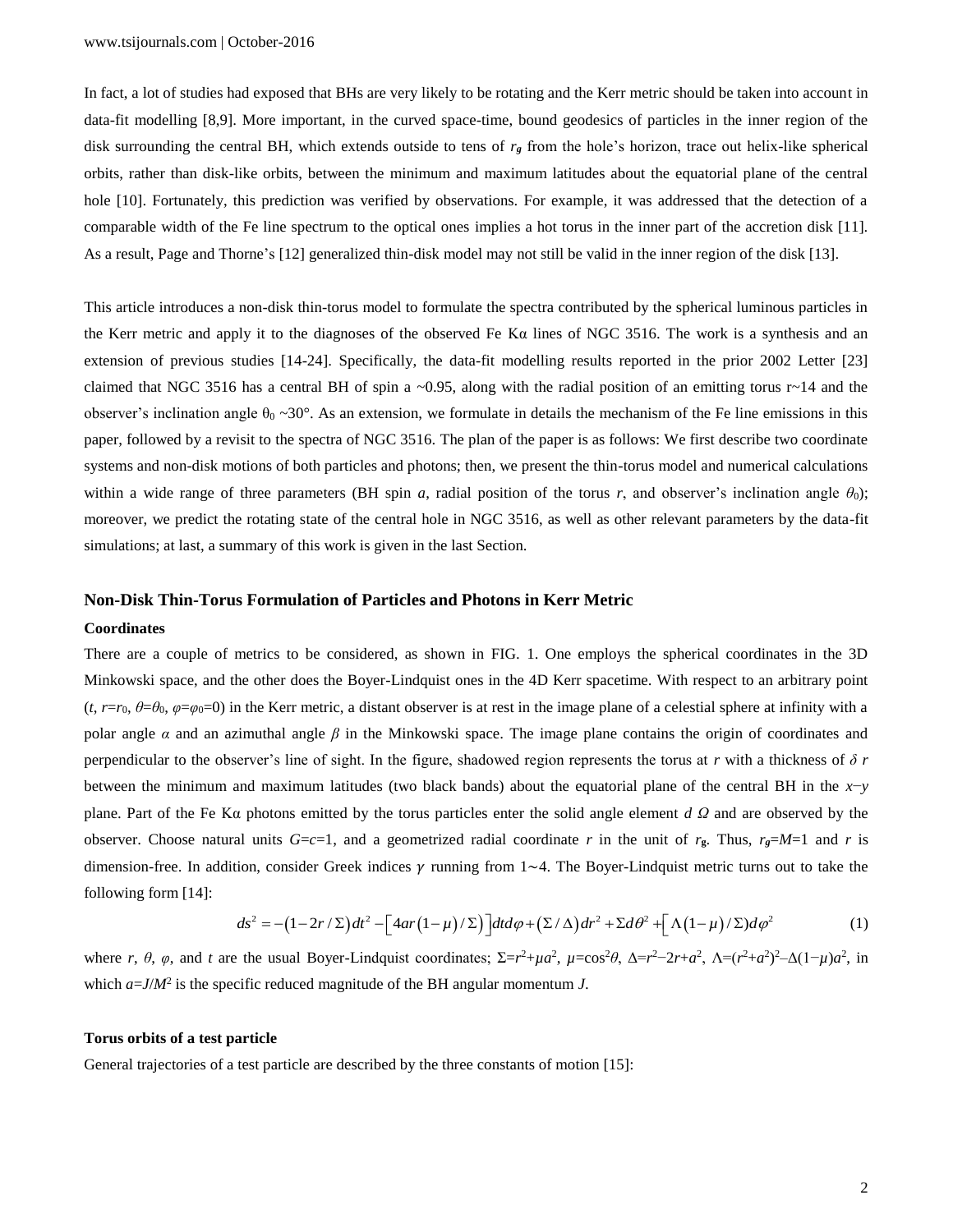$$
m\varepsilon = -k_t
$$
  
\n
$$
mML_z = k_\varphi
$$
  
\n
$$
(mM)^2 Q = k_\theta^2 + \mu[(aM)^2 (m^2 - k_t^2) + k_\varphi^2/(1-\mu)]
$$
\n(2)



FIG. 1. **Two coordinates for a luminous thin torus (shadowed region) at** *r* **with a thickness of** *δr* **in the 4D Kerr metric and a distant observer with respect to the torus in the image plane of a celestial sphere at infinity in the 3D Minkowski space (not drawn to scale), respectively. Bound geodesics of particles trace out helix-like spherical torus orbits between the minimum and maximum latitudes about the equatorial** *x***−***y* **plane of the central BH. The torus emits broad Fe Kα photons which can be measured by the observer at the centre of the spherical coordinates which is at {***t***,**   $r=r_0, \theta=0$ ,  $\varphi=\varphi_0=0$ } in the Kerr metric.

Here *m* is the rest mass of the particle; ε*, LZ*, and *Q* are the energy reduced by *m*, angular momentum parallel to the symmetry axis reduced by  $mM$ , and Carter's  $\theta$ -constant reduced by  $(mM)^2$ , respectively;  $k_t$ ,  $k_\theta$ , and  $k_\phi$  are the three covariant Boyer-Lindquist components of the particle's 4-momentum  $k^{\gamma}$  at some instant. From Eq. (2) for the  $k^{\gamma}$ 's and thence the  $k^{\gamma}$ 's, the four

geodesic equations represented by the 4-velocities *u*<sup>\*</sup> are given by  
\n
$$
\left(\frac{\sum}{\varepsilon}\right)u' = -a\left[a(1-\mu) - p\right] + \frac{r^2 + a^2}{\Delta}\left(r^2 + a^2 - ap\right)
$$
\n
$$
\left[\left(\frac{\sum}{\varepsilon}\right)u'\right]^2 = R(r) = -\left(\frac{1}{\varepsilon^2} - 1\right)r^4 + \frac{2}{\varepsilon^2}r^3 - \left[a^2\left(\frac{1}{\varepsilon^2} - 1\right) + \left(p^2 + q\right)\right]r^2 + 2\left[(a-p)^2 + q\right]r - a^2q
$$
\n
$$
\left[\left(\frac{\sum}{\varepsilon}\right)u''\right]^2 = \Theta(\mu) = 4\mu\left\{\left(\frac{1}{\varepsilon^2} - 1\right)a^2\mu^2 - \left[a^2\left(\frac{1}{\varepsilon^2} - 1\right) + \left(p^2 + q\right)\right]\mu + q\right\}
$$
\n
$$
\left(\frac{\sum}{\varepsilon}\right)u'' = -\left(a - \frac{p}{1-\mu}\right) + \frac{a}{\Delta}\left(r^2 + a^2 - ap\right)
$$
\n(3)

where  $p=L<sub>z</sub>/\varepsilon$  and  $q=Q/\varepsilon^2$ . Note that  $q=0$  is the case that the particle is restricted only within the equatorial plane [10,16], which has been widely studied with the thin-disk model since Page and Thorne [12]'s work. The requirement of the third equality in Eq. (3) restricts that Θ (*μ*) ≥ 0. Thus  $0 \le \mu \le \mu_{-}$  (c.f. Eq. (276) in Chandrasekhar's work [25]):

$$
90^0 - \cos^{-1}\left(\frac{1}{\sqrt{\mu_{-}}}\right) \le \theta \le 90^0 + \cos^{-1}\left(\frac{1}{\sqrt{\mu_{-}}}\right)
$$
(4)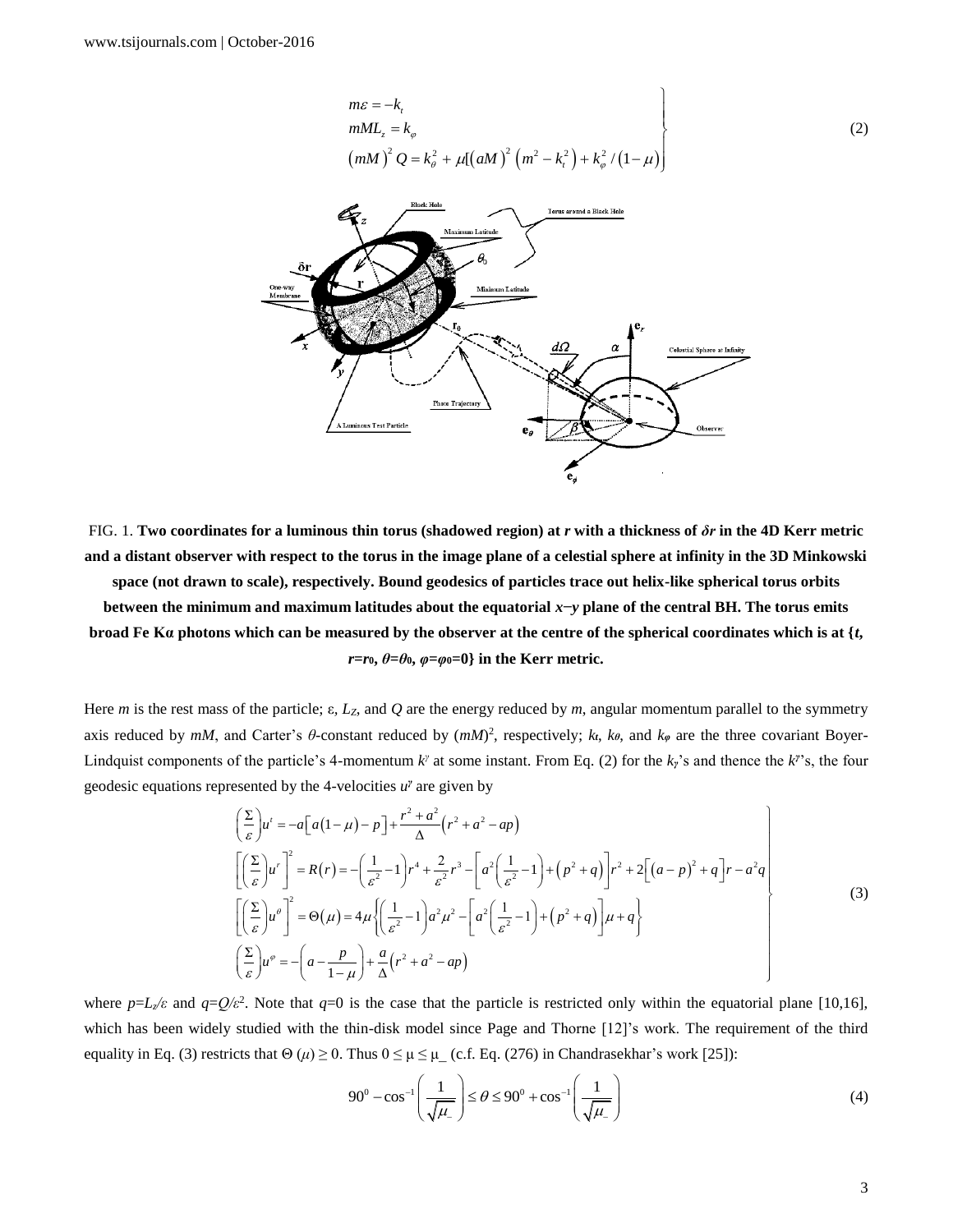where

$$
\mu_{-} = \frac{\left[a^2\left(\frac{1}{\varepsilon^2} - 1\right) + \left(p^2 + q\right)\right] - \sqrt{\left[a^2\left(\frac{1}{\varepsilon^2} - 1\right) + \left(p^2 + q\right)\right]^2 - 4a^2\left(\frac{1}{\varepsilon^2} - 1\right)q}}{2a^2\left(\frac{1}{\varepsilon^2} - 1\right)}
$$

Eq. (4) says that the particles are bounded in a region which is symmetrical about the equatorial plane with the maximal polar angle  $\cos^{-1}(\mu_{-}^{-1/2})$ . A torus particle which is stable in the spherical orbits must satisfy following conditions [10,16]:

 $(r) = \frac{dR}{dr} = \frac{d^2}{dr^2}$  $R(r) = \frac{dR}{dr} = \frac{d^2R}{dr^2} = 0$ . These conditions provide both minimal and maximal expressions of *p*, then *q* and *ε* as follows [22]:<br> $B = \frac{-B_2 \pm \sqrt{B_2^2 - 4B_1B_3}}{B_2^2}$ 

$$
p_{\pm} = \frac{-B_2 \pm \sqrt{B_2^2 - 4B_1B_3}}{2B_1}
$$
  
\n
$$
q = -\frac{r}{\Delta^2} \left\{ \left[ r(r-2)^2 - a^2 \right] p^2 + 2a \left[ r(3r-4) + a^2 \right] p - \left[ \left( r^2 + a^2 \right)^2 - 4a^2 r \right] \right\}
$$
\n(5)

where

$$
B_1 = A_2/A_1 - A_5
$$
  
\n
$$
B_2 = A_3/A_1 - A_6
$$
  
\n
$$
B_3 = -A_4/A_1 + A_7
$$
  
\n
$$
A_1 = 5r^4 - 16r^3 + 6(a^2 + 2) r^2 - 8a^2r + a^4
$$
  
\n
$$
A_2 = \Delta^2(5r^3 - 16r^2 + 12r - 2a^2)
$$
  
\n
$$
A_3 = 4a\Delta^2(6r^2 - 6r + a^2)
$$
  
\n
$$
A_4 = 2\Delta^2(3r^4 + 4a^2r^2 - 6a^2r + a^4)
$$
  
\n
$$
A_5 = r (r - 2)^2 - a^2
$$
  
\n
$$
A_6 = 2a [r(3r - 4) + a^2]
$$
  
\n
$$
A_7 = (r^2 + a^2)^2 - 4a^2r
$$

Eq. (5) shows that the constants of motion have both lower and upper limits with every set of *r* and *a*. Both of the limits correspond to the minimum and maximum latitudes as described in [10]. That is to say, a particle is not merely restricted to either an equatorial plane with  $q=0$  or a tilted one with *q* to be a specific constant other than  $q=0$ ; by contrast, it is bounded to a permitted range of *q*, which corresponds to a region where the torus extends to both sides of the equatorial plane.

#### **Assumptions about particles and photons**

According to statistic physics, particles should obey Boltzmann distributions. That is, the number density of particles in an energy interval *δε* depends on the energy *ε*. For simplicity, this paper does not consider the energy distribution. All particles are assumed to have equal probability to take up every set of values of the three constants of motion given by Eq. (5), and there are sufficient particles to take all sets of these values.

The fluorescent photons emitted by the particles detected by the observer in the Minkowski space follow the null geodesics in the Kerr metric (FIG. 1). Their paths are completely described by the initial conditions and two constants of motion, which are expressed by *α* and *β*, respectively, of the observer [16,18]. Because photons obey Eq. (3) with *m*=0 [19,25], the three covariant components, *st*, *sθ*, and *sφ*, of the 4-momentum are expressed as follows [17,18]: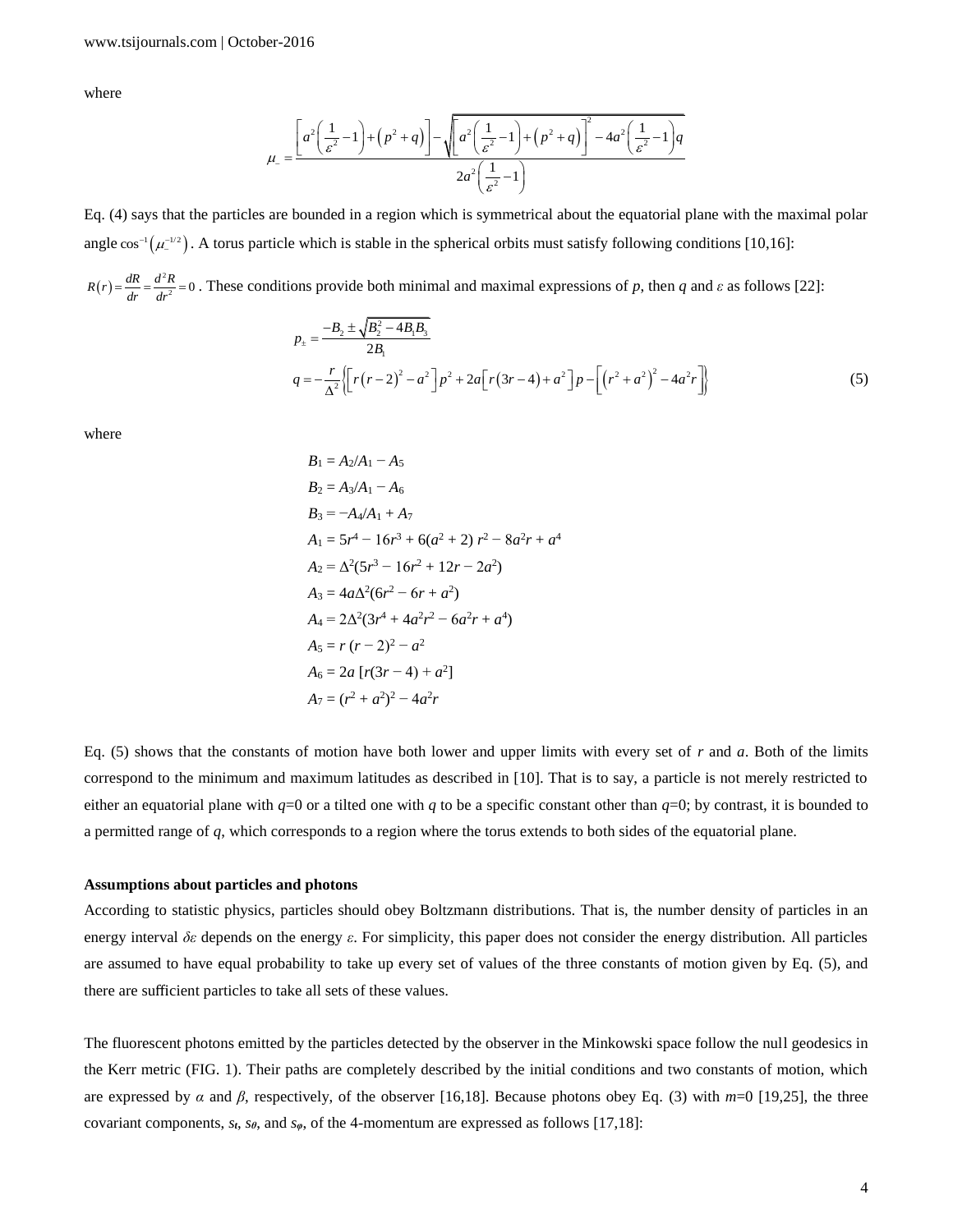$$
s_t = -h\nu
$$
  
\n
$$
s_\theta^2 = -\frac{(Mh\nu)^2 \left[\Sigma\Lambda + 4ar\Sigma x - (\Sigma - 2r)x^2/(1-\mu)\right]}{\Lambda(1-2r/\Sigma) + 4(ar)^2(1-\mu)/\Sigma}
$$
 (6)

where  $x = \rho \cos \beta \sin \theta_0$ ;  $\rho = r \sin \alpha$  is photon's impact parameter, *v* is the detected frequency, and  $\theta_0$  is the observer's inclination angle.

## **Thin-Torus Model and Fe Kα -Line Emissions**

# **Extension of thin-disk model**

Early studies used the relativistic generalization of Liouville's theorem to calculate the spectral flux [26-28]. After Thorne's [29] famous contribution to the time-averaged structure of a thin, equatorial disk of the material accreting onto a central BH, Cunningham [9] employed the theorem to give a prediction about the X-ray continuum from the disk.

It was not until Laor [8] that the atomic X-ray line profiles were predicted by using the same thin-disk model. The approach was adopted by most subsequent studies [5,20]. The kernel of the model is featured by the following treatments: (1) the solid angle is a function of both the emission radius  $r$  and the frequency shift  $g$ ; (2) the line radiation is emitted from the innermost radius *rin* to the outermost one *rout* of the thin disk; and, (3) the total measured flux is the integration of all the photon emissions over *r* between the two radii of the disk, while a single value of  $\theta = 90^\circ$  was fixed in advance to denote the thin-disk condition.

Unfortunately, different from the continuum, the Fe  $K\alpha$ -line emission is the fluorescence which originates from the very inner part of an accretion disc [4,30], where particles are bounded in spherical orbits, including those within the disk [10,16,23,24]. The thin-disk model has to be re-considered in dealing with the line emissions. FIG. 1 and equations in the last Section refer to a non-disk formulation, where a luminous thin-torus is connected with complicated parameters in both sets of coordinates, such as, the BH spin, particles' constants of motion, photons' impact parameters, the thickness and the radial position of the torus, and the polar angle of the torus. The complexity of the problem requires that we approach the complete modelling through a series of incremental steps so as to be able to gain increasingly the important insights into dealing with more complicated situations in future studies. We thus tackle a basic situation in this paper by taking:

- a thin-torus model [28]: the torus is not thick geometrically, i.e., its thickness *δr* «*r* at radius *r*, indicating that particles are assumed as a thin-shelled ensemble at *r*;
- a monochromatic model [5,8]: the emission is isotropic; the emitted fluorescent Fe Kα-line spectrum from particles is described by a  $\delta$ -function in frequency; and, every photon is emitted at an energy of 6.35 keV;
- an identical model [17]: torus particles which emit photons are identical to produce the photons which reach the observer.

From Eq. (5), we see that for a given value of *a*, a torus contains a collection of sets of the three constants of motion, *p*, *q*, and  $\varepsilon^2$ , at radius *r*. considering the monotonous relationship between *p* and *q* (or  $\varepsilon^2$ ), the number of the sets can be simply represented by the number of *q*. Therefore, different from the disk model where the continuum is an integration over *r*, the line flux here is a superimposition of all the possible individual emissions with every *q* at a definite position of *r*.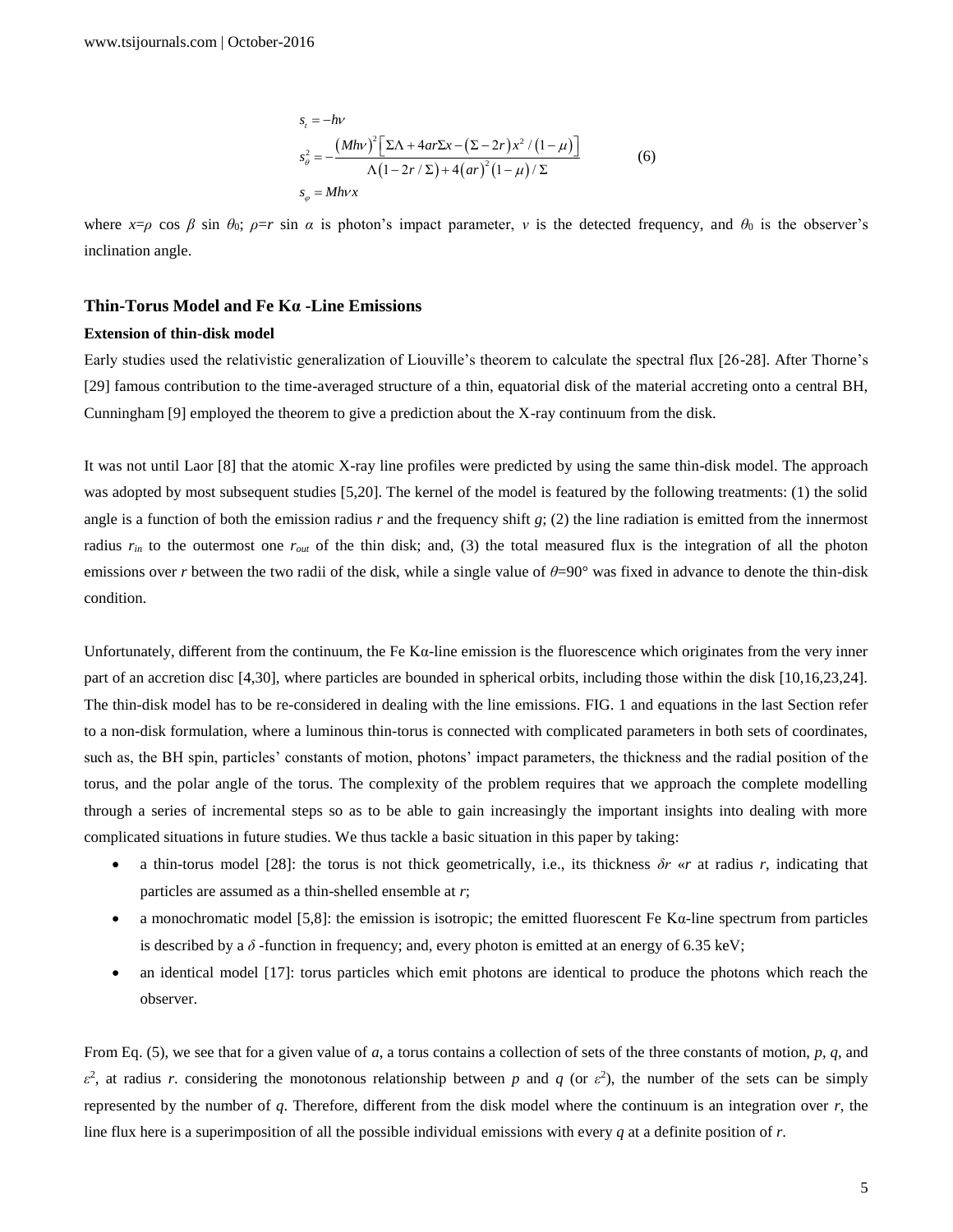## **Line-emissivity law**

The line-emissivity law was defined as  $J(r)$  in the thin-disk model by previous authors [8]. It satisfies that  $I_e(r, v) = \delta (v - v_e)$  $J(r)$ , where  $I_e(r, v)$  is the emitted intensity, and  $v_e$  is the rest frequency of the emission. Clearly,  $J(r)$  is dependent only of *r*. Note that another expression of *J* was obtained [31] where *J* is a function of *r*, *v* and  $\theta$ .

More importantly, the Liouville's equation contains not only the invariant four-momentum of photons, but also the fourvelocity & four-coordinate components of particles. The intensity thus depends on more parameters. Let *I* (ergs s<sup>-1</sup> cm<sup>-2</sup> sr<sup>-1</sup> eV<sup>-1</sup>) be the specific intensity and *N* (cm<sup>-3</sup> dyn<sup>-3</sup> s<sup>-3</sup>) the photon distribution function. The relationship between *I* and *N* is [26]:  $I = 1/2 \times 2hNv_e^3$ , where *h* is the Planck constant,  $v_e = 6.35$  keV/*h* is the Kα frequency of a Fe atom with 4-coordinate  $x^7$ and 4-velocity  $u^{\gamma}$ . Coefficient 1/2 means that only half of the photons are emitted outwards toward the observer, and 2 indicates that there exist two quantum states per phase-space. The expression of *N* is written as follows [28]:

$$
N(x^{\gamma}, u^{\gamma}, s^{\gamma}) = C(x^{\gamma}) \cdot \delta(u^{\gamma}s_{\gamma} - h\nu_{e})
$$
\n<sup>(7)</sup>

where  $u^{\gamma}$  and  $s_{\gamma}$  are given in Eq. (3) and (6), respectively.  $C(x^{\gamma})$  (cm<sup>-3</sup>) is photon's number density with  $C=1$  according to the previous assumption.

Now let us define two new functions, *Jnon−ν* and *fν*. The former contains all parameters independent of *ν* and the latter contains *v*-terms only. If it were possible to express the term of  $u^{\gamma} s_{\gamma}$  in Eq. (7) as a product of  $J_{non-\nu}^{-1} f_{\nu}$ , the intensity *I* would then follow  $I \propto \delta(u^{\gamma} s_{\gamma} - h v_{e}) v_{e}^{3} \propto J_{non-\nu} \delta(f_{\nu})$ , in which  $J_{non-\nu}$  would be a function in the nature of "line-emissivity". Nevertheless, in dealing with the Fe line emission, we do not need to give the analytical expressions of both *Jnon−<sup>ν</sup>* and *fν*. This is because that (1) numerical computations are irrelevant of analytical expressions; (2) the physics of the line emission is not the same as that of the power-law continuum versus *ν* as assumed in the disk model [5,9]; (3) it is impossible to express the two functions analytically due to the complicated relations among parameters in Eq. (3) and (6).

#### **Flux of line emission**

From the line flux, *Fline*:

$$
F_{line} = \sum_{q} \int dv d\Omega \cdot I \cdot \left(\frac{v}{v_e}\right)^3
$$

we obtain the expression of the dimensionless flux F as follows:  
\n
$$
F = \frac{r_0^2}{h v_e} F_{line} = \frac{v/v_e}{2E \cdot T_{13} \sin^2 \theta_0} \sum_q \int \left\{ \frac{\cos \theta dW^2}{T_{19} \sqrt{W^2 - [T_{17} + a(1 - \mu)]^2}} + \frac{\cos \theta dW^2}{T_{20} \sqrt{W^2 - [T_{18} + a(1 - \mu)]^2}} \right\}
$$
\n(8)

in which  $v/v_e$  is the general relativistic frequency shift factor. Clearly, F depends on the three parameters: BH spin *a*, radial position *r* of the torus emitters, and the inclination angle  $\theta_0$  of the observer. The integration over the element of the solid angle *d Ω* covers the image of the spherical ring in the observer's sky, while the solid angle is expressed by the impact parameters *α* and *β* which are related to the constants of motion [Formula A15, A16 in 9, and Formula (2.3)∼(2.5) in 18]. Note that  $E = hv$ , and  $(v/v_e)^3$  arises from along the entire trajectory of the photon. The invariant,  $I_v/v^3 = I_{ve}/v_e^3$ , is used, which is the result of the conservation of photons in a flux tube, together with the conservation of volume in phase space. The sum  $\Sigma$ is performed to all the values of *q* to give the total flux contributed by all the photons from all the particles. The intermediate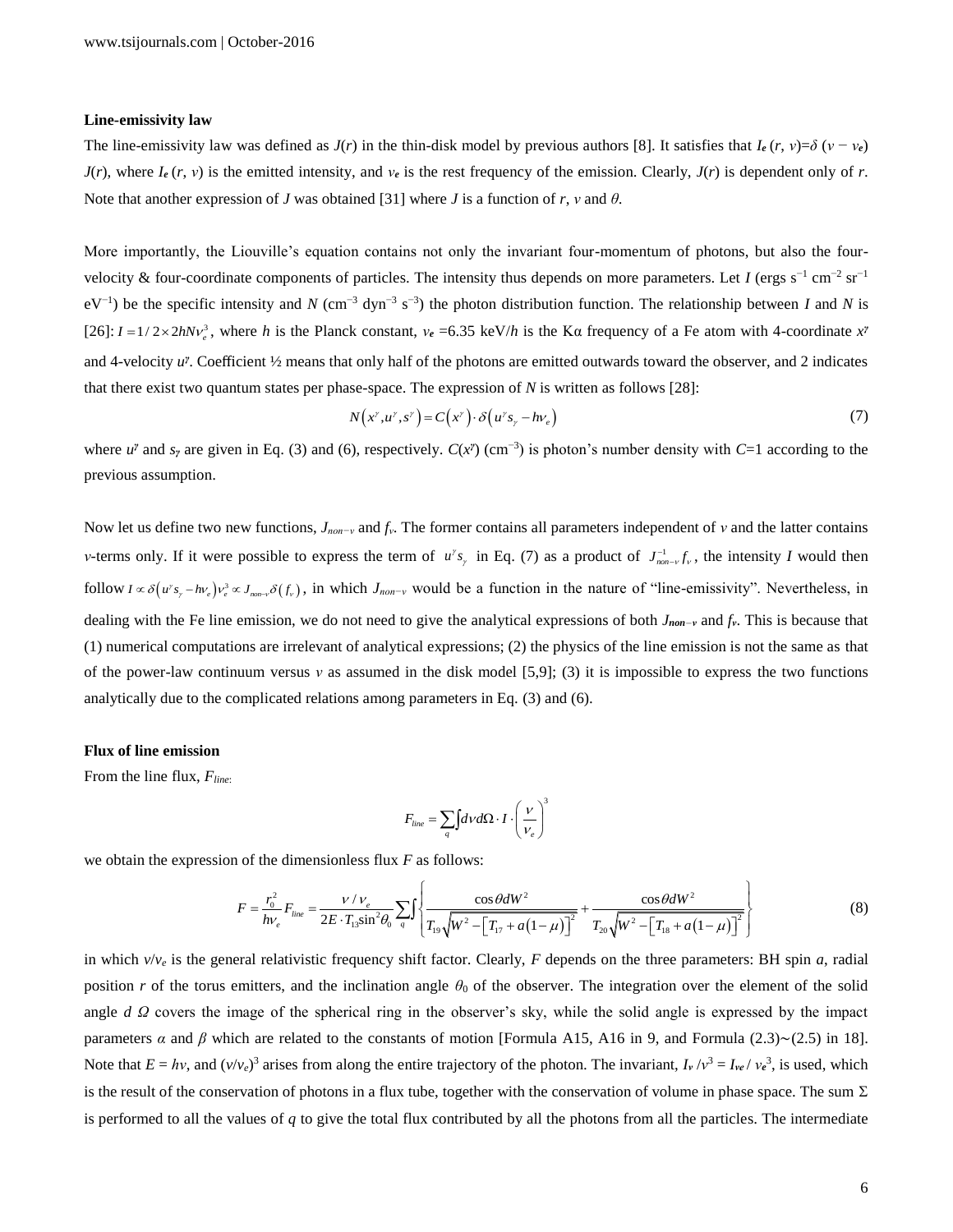parameters in Eq. (8) are given as follows:

$$
T_{20} = 1 - \frac{(T_{14} - 1) \cdot T_{18}}{\sqrt{T_{15}^2 - T_{16} - (T_{14} - 1) \cdot T_{17}^2}}
$$
  
\n
$$
T_{19} = 1 - \frac{(T_{14} - 1) \cdot T_{17}}{\sqrt{T_{15}^2 - T_{16} - (T_{14} - 1) \cdot T_{17}^2}}
$$
  
\n
$$
T_{18} = -\frac{T_{15} + \sqrt{T_{15}^2 - T_{14}T_{16}}}{T_{14}}
$$
  
\n
$$
T_{17} = -\frac{T_{15} - \sqrt{T_{15}^2 - T_{14}T_{16}}}{T_{14}}
$$
  
\n
$$
T_{16} = T_{15}^2 - (1 - \mu)T_{10}(T_{14} - 1)
$$
  
\n
$$
T_{15} = -\frac{T_{11} + \frac{E_e}{E^2}}{T_{13}} + a(1 - \mu)
$$
  
\n
$$
T_{14} = 1 + \frac{1}{1 - \mu} \left(\frac{T_{12}}{T_{13}}\right)^2
$$
  
\n
$$
T_{13} = u^{\varphi}
$$
  
\n
$$
T_{12} = u^{\theta}
$$
  
\n
$$
T_{11} = u^t
$$
  
\n
$$
T_{10} = \sqrt{W} / \sin \theta_0
$$
  
\n
$$
T_{9} = q
$$
  
\n
$$
T_{8} = p
$$
  
\n
$$
T_{7} = \Lambda
$$
  
\n
$$
T_{6} = \Sigma
$$
  
\n
$$
T_{5} = \Delta
$$
  
\n
$$
T_{4} = \coth \theta_0
$$
  
\n
$$
\alpha = -s_{\varphi} \csc \theta_0
$$
  
\n
$$
\beta = \sqrt{s_{\varphi}^2 + a^2 (1 - \sin \theta_0) - s_{\varphi}^2 T_{4}^2}
$$

Our purpose is to predict the three parameters {*a*,*r*,*θ*0} from the ASCA-observed line emissions by means of numerical datafit simulations within a full range of  $\{a, r, \theta_0\}$ ={0∼0.999, 0∼99, 0°∼90°} in steps of  $\{0.1^\circ, 1.5^\circ\}$ . We consider a same continuum background of a simple power-law plus Galactic absorption, and convolve all the numerical data with the instrument response. However, calculations exhibit little effects of the background. The numerical energy interval is set as 100 keV, approximately the same as the average energy bin-width in the band of 4-7 keV in FIG. 1 of Nandra et al. [6]. The case of  $a=1$  is excluded because any BHs are unable to rotate with such extreme momentum [29]. With the increment of every numerical step, the profile of *F* changes continuously and it is easy to pick out the best data-fit ones to the ASCA spectra. In view of the data, we hereafter use the nomenclature *Obs* to replace  $\theta_0$  in the text.

#### **Sensitivity of torus model**

FIG. 2 presents the sensitivity of the torus model. With nine different sets of the three parameters, simulated Fe K $\alpha$ -line flux *F* versus the emission energy  $E$  (keV) are divided into three groups: (1) the three panels, (b), (e), (h), in the middle column show  $\{a=0.9, 0.95, 0.99\}$ , respectively, at  $r=25$  and  $Obs=50^\circ$ ; (2) the three panels, (d), (e), (f), in the middle row correspond to  $\{r=24, 25, 26\}$ , respectively, at  $a=0.95$  and  $Obs=50^\circ$ ; (3) the five panels, (e), (a), (c), (g), (i), give the cases that *Obs* is changing from 40 $\degree$  to 60 $\degree$ , respectively, at *a*=0.95 and *r*=25.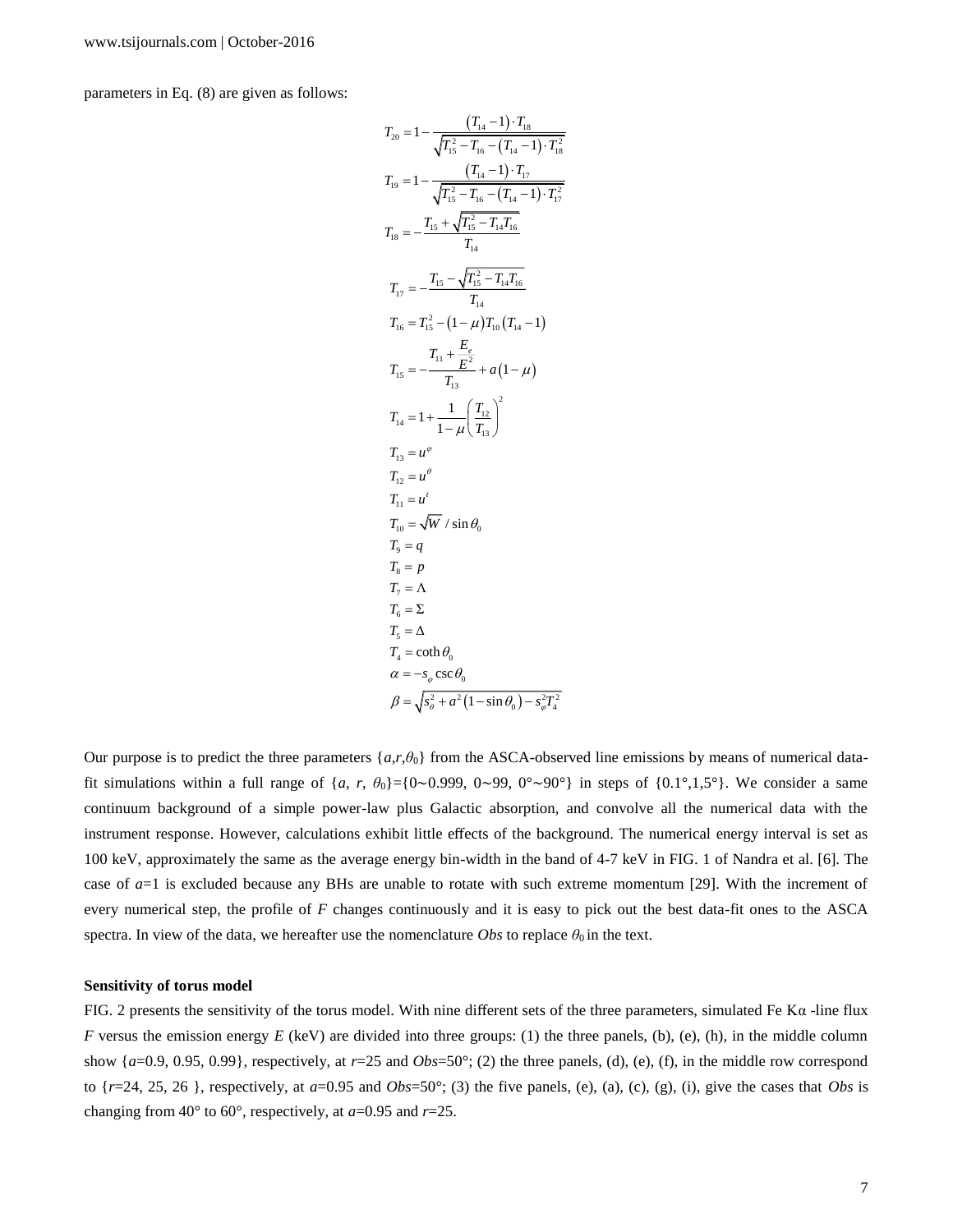Although the numerical step of *a* is set as 0.01 from 0.9 to 0.99, three panels in the middle column do not show serious changes in shape. The energy band is slightly widening and the skewed, double-hump profile varies a little with the increase of *a*. However, the flux is obviously influenced by *r* in view of the flux differences in the three panels of the middle row. Although the energy band is nearly constant from 5 keV to 7.5 keV, the profile is nearly a single-peak one at *r*=24. When *r* increases, another hump in the redshift band occurs and at *r*=26, the hump transforms to another peak. The effect of the inclination angle on the flux is the most striking one. In the range of 40°∼60°, the lower hump below 6 keV changes in intensity and merges into the neighbour higher hump.



FIG. 2. **Sensitivity of the torus model. The three panels, (b), (e), (h), in the middle column show the flux** *F* **versus** *E* (keV) with  $\{a=0.9, 0.95, 0.99\}$ , respectively, at  $r=25$ ,  $Obs=50^\circ$ ; the three panels, (d), (e), (f), in the middle row **correspond to**  $\{r=24, 25, 26\}$ **, respectively, at**  $a=0.95$  **and**  $Obs=50^\circ$ **; the five panels, (a), (c), (e), (g), (i), give the cases that** *Obs* **is changing from 40** $^{\circ}$  **to 60** $^{\circ}$ **, respectively, at**  $a=0.95$  **and**  $r=25$ **.** 

#### **Flux profile and its dependence on** *a***,** *r***, and** *Obs*

We examine the dependence of the flux profiles under different sets of the three parameters, in order to find the best data, fit curves to the ASCA spectra.

## **Case 1: Profile as a function of BH's spin** *a***:**

FIG. 3 and FIG. 4 present partial results at  $r=4$ ,  $\theta_0=30^\circ$  and  $r=25$ ,  $\theta_0=50^\circ$ , respectively. At the smaller radius  $r=4$ , FIG. 3 shows three obvious features: (1) below *a*=0.56, there is no flux; (2) for *a*<0.65 there is only one main peak below∼5 keV while for *a*>0.65, the spectrum occupies the whole band but with a more-extended, higher-humped blue-wing relative to the central emission energy 6.35 keV; (3) the spectral line of a>0.7 is not sensitive to *a*.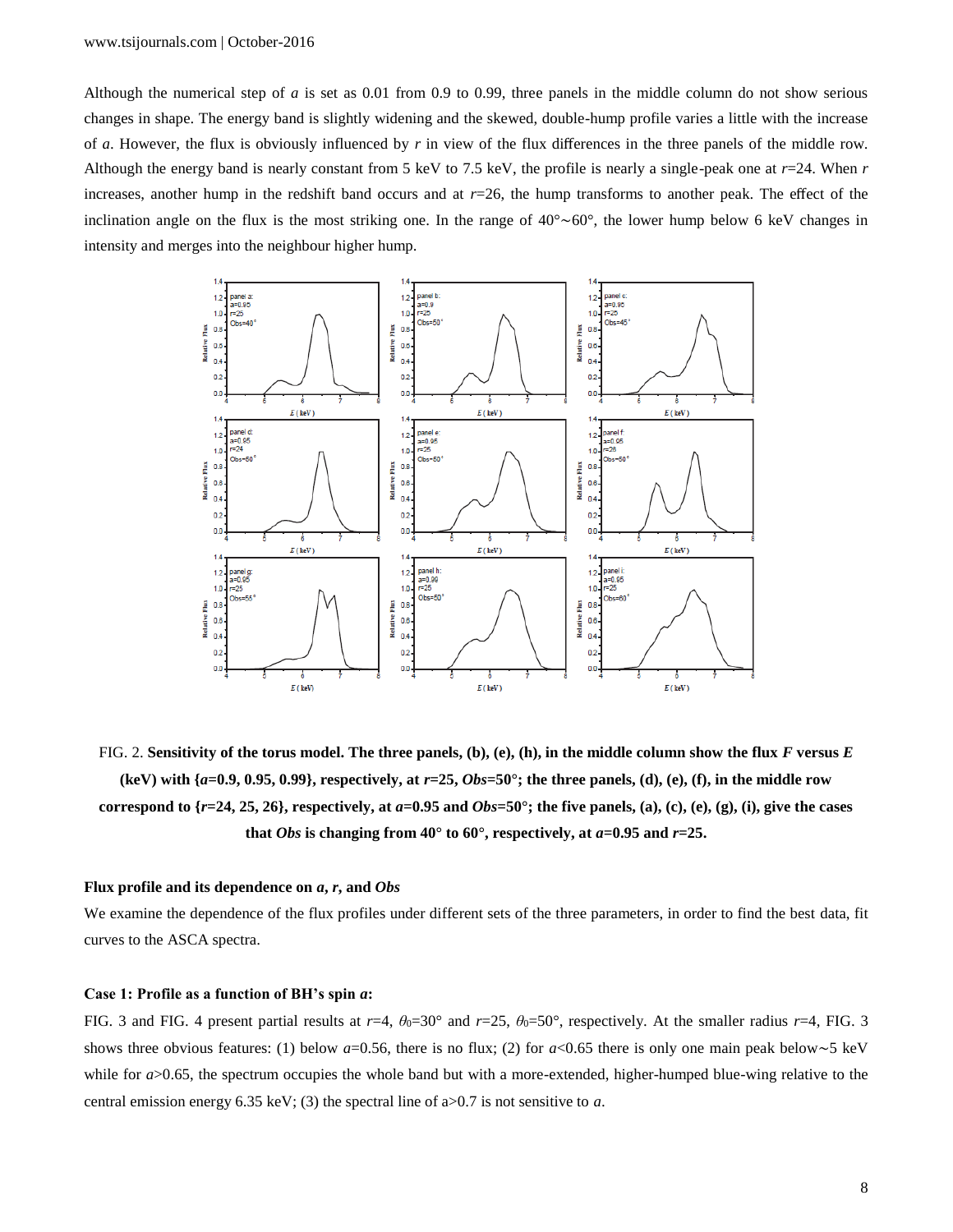On the other hand, at a larger radial position *r*=25, both nine panels of FIG. 4 and the three middle-column panels of FIG. 2 show following changes: (1) below *a*=0.006, there is no flux; (2) for *a*<0.15 there is only one main peak at *E*>6 keV while for *a*>0.15 the spectrum occupies the 5–8 keV band with a more-extended red-wing and a higher-humped blue-one; (3) for  $a$ >0.6, profiles are similar in shape with the ratio of two peaks less than 4. In general, for any set of  $\{r, Obs\}$ , there exists a prescribed minimum of *a* below which there is no data calculated. This is identical with Wilkins (1972)'s result: For a specific *r*, stable spherical particles can only exist beyond the minimal spin,  $a_{min}$ . This means, below  $a=0.56$  at  $r=4$  or *a*=0.006 at *r*=25, there are no stable torus particles around the central BH.



FIG. 3. *F* as a function of *E* (keV) in cases of different *a* values from (a) to (i) at  $r=4$  and  $Obs=30^\circ$ .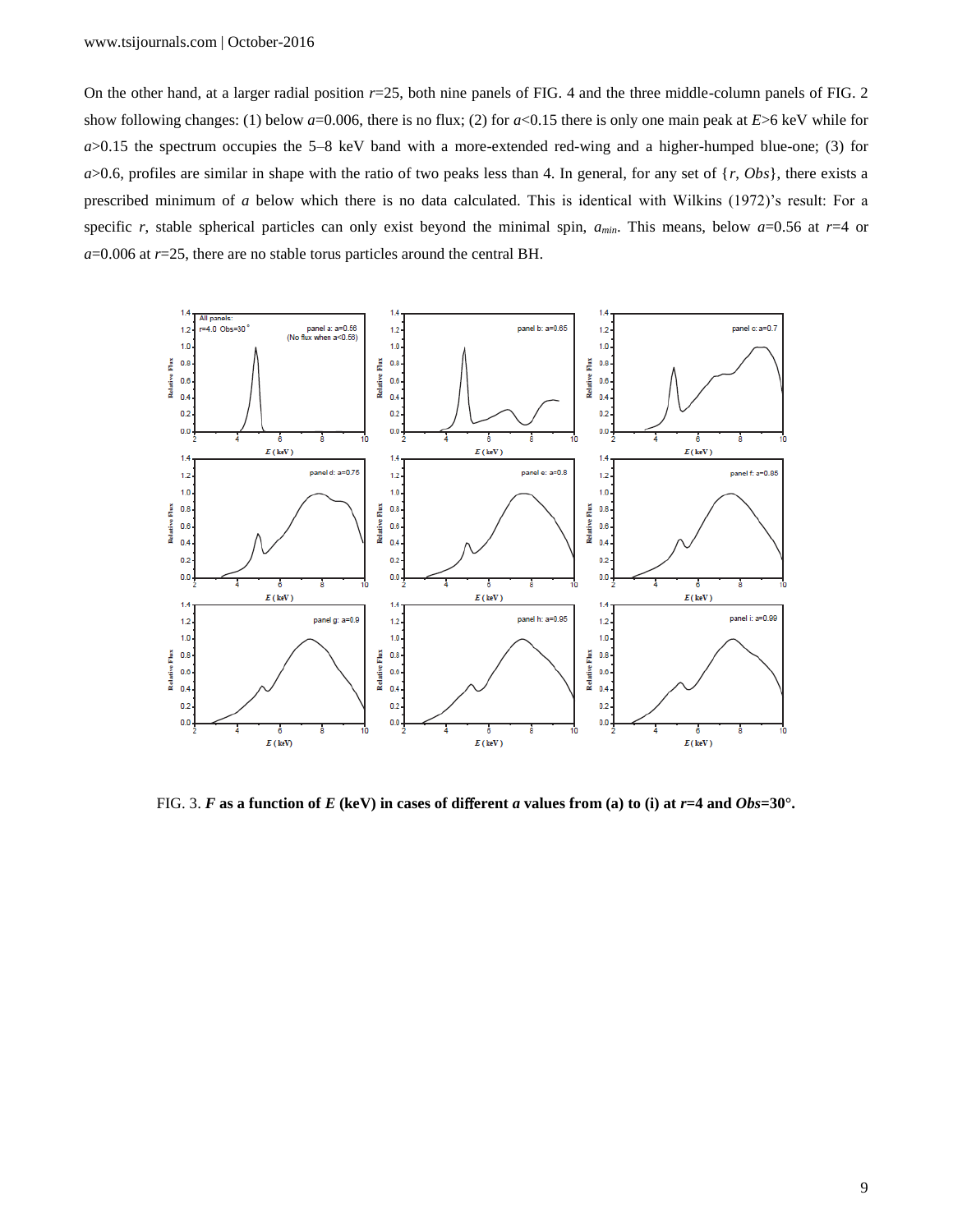

FIG. 4. *F* as a function of *E* (keV) in cases of different *a* values from (a) to (i) at  $r=25$  and  $Obs=50^\circ$ .

The result reveals that if any flux is detected, the BH spin *a* is certainly no less than *amin*. Calculations verify that in any case no data are produced with the static Schwarzschild case of *a*=0. This result offers the evidence that the Fe lines convey a clear message about the spinning state of the central body: it is a rotating BH rather than a nonrotating one. Because the simulation is the result of the convolution with ASCA response, it is convincing that the ASCA data provided a definite information to expose that Seyfert AGNs have spinning central cores.

#### **Case 2: Profile as a function of radial position** *r***:**

FIG. 5 and FIG. 6 give some results of the flux as a function of the radial position *r*. The former gives nine panels for a smaller inclination angle *Obs*=30° at *a*=0.99, while the latter, along with the three middle-row panels of FIG. 2, show 12 panels for a larger angle *Obs*=50° at *a*=0.95.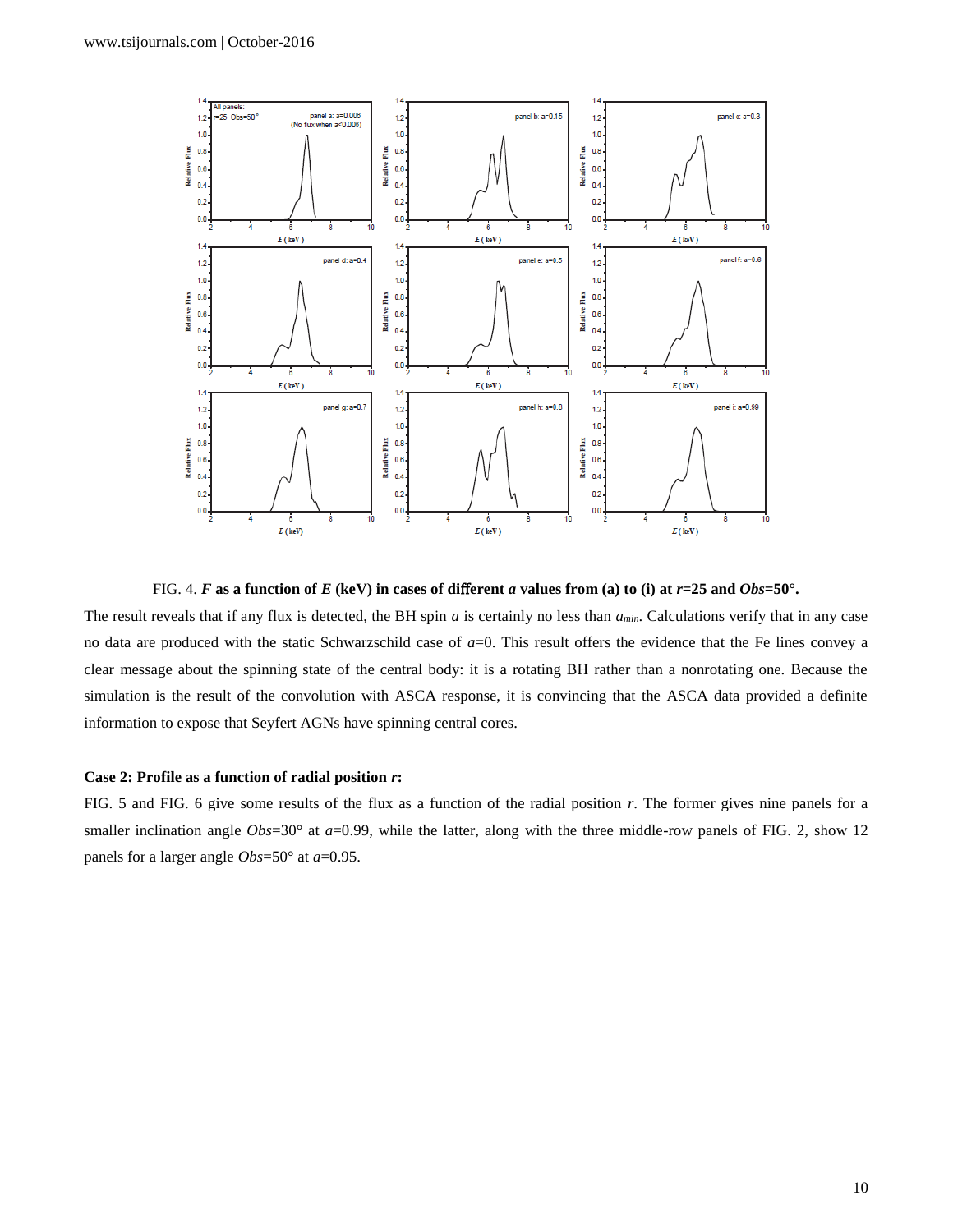

FIG. 5. *F* as a function of *E* (keV) in cases of different *r* values from (a) to (i) at  $a=0.99$  and  $Obs=30^\circ$ .

Panels in the two figures suggest that the predicted flux versus the emission energy depends upon the radial position *r* with following features:

- There exist the minima of *r*,  $r_{min}$ , below which no data is calculated.  $r_{min}=2.2$  in FIG. 5 and  $r_{min}=2$  in FIG. 6. This is in accordance with Wilkins [10]'s work that for a definite value of *a*, stable spherical particles can only exist outside *rmin*.
- With the increase of r, the profile gradually shrinks into a  $\delta$ -function. This is what we assumed for the original Fe emission function in the rest frame. Because the closer the test particle to the central body, the stronger the framedragging effect of the BH on the particle [10], it is understandable that if the distance to the central BH is sufficiently large, the gravitation cannot exert an effective impact on the frequency-shift and no such information is able to be transmitted outward. Simulations show that for *r*>40, the emission lines reduce to the conventional δ-function profiles in the absolute space; that is to say, any double-peaked profiles measured by satellites imply that the emissions are from the particles which exist close to the central BHs.
- The region of  $r=10-40$  appears to be the most favourable position for the line emissions. This result is in good agreement with that declared by previous authors [4]. It specifies that the radial position of the illuminating particles cannot be bounded beyond tens of *r<sup>g</sup>* for the emissions of the observed double-humped, broad Fe line spectra.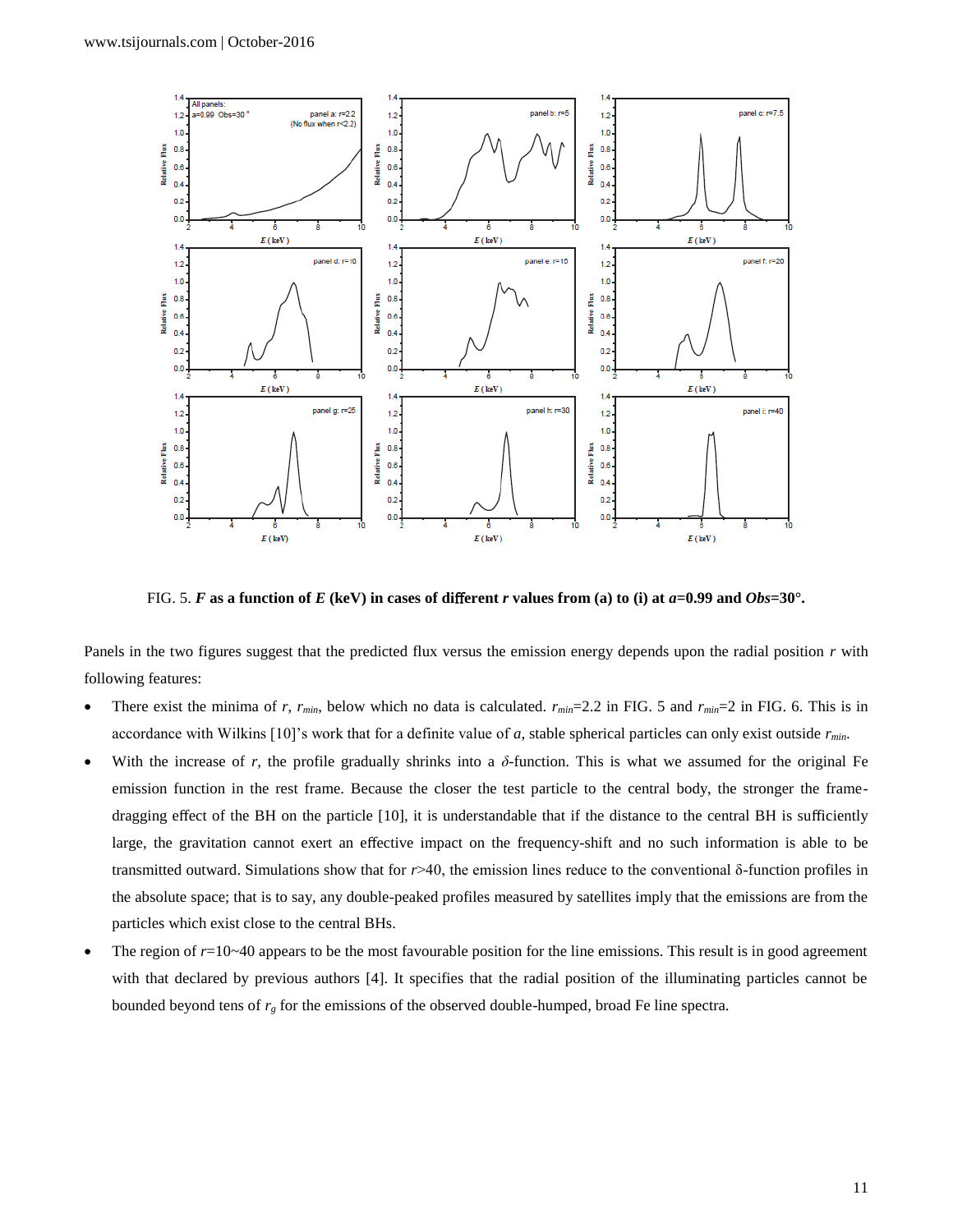

FIG. 6. *F* as a function of *E* (keV) in cases of different *r* values from (a) to (i) at  $a=0.95$  and  $Obs=50^\circ$ .

# **Case 3: Profile as a function of the observer's inclination angle** *Obs***:**

FIG. 7 and FIG. 8 (accompanied by both the central panel and the four corner ones in FIG. 2) present two examples of the flux versus *Obs* at *r*=5 and *r*=25, respectively. Either for a smaller *r* or a larger *r*, they show following similar features:

- Except of  $Obs=0^\circ$  at which the line of sight is along BH's spinning axis, there always exist broad line emissions in the entire scope of  $0^{\circ}$ <*Obs*  $\leq$  90°. However, with the increase of the angle, the energy band of all the fluxes does not show appreciable changes.
- After *Obs*>60° at the smaller radius and *Obs*>70° at the larger one, the profiles develop reluctantly. We name this angle, *Obsconst*. after examining all the calculated data, *Obsconst* cannot be smaller than 55° at any *r* with *a*=0.99. This feature can help us to judge qualitatively the inclination angle of a BH system.
- Only in the range of *Obs*<70°, can simulations give the spectra which are featured by the usually detected double-humped, broad line profiles. This result supports that obtained from the disk models used for a few Seyfert AGNs [32,33].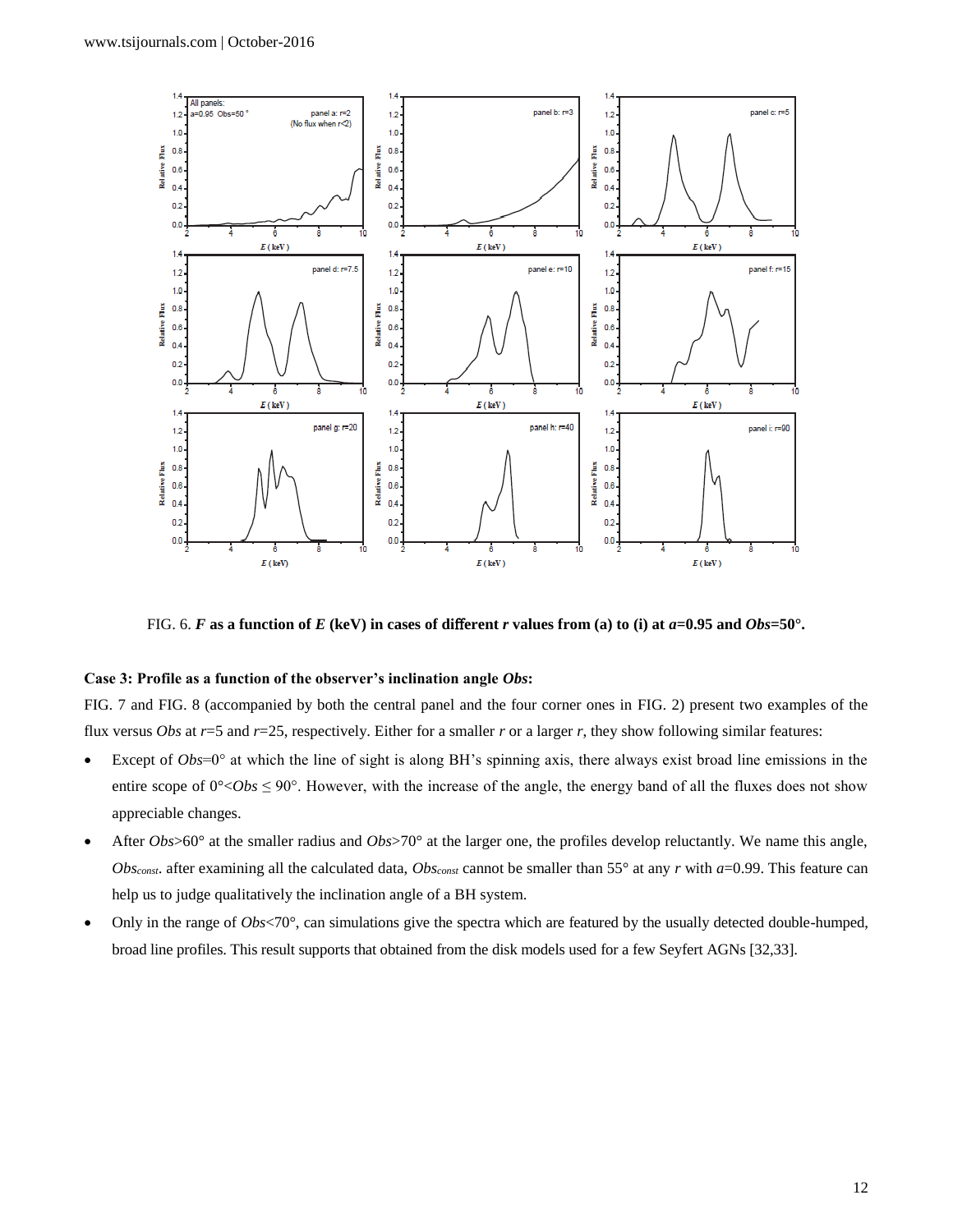

FIG. 7. *F* **as a function of** *E* **(keV) in cases of di**ff**erent** *Obs* **values from (a) to (i) with** *a***=0.99 and** *r***=5.**



FIG. 8. *F* as a function of *E* (keV) in cases of different *Obs* values from (a) to (i) with  $a=0.95$  and  $r=25$ .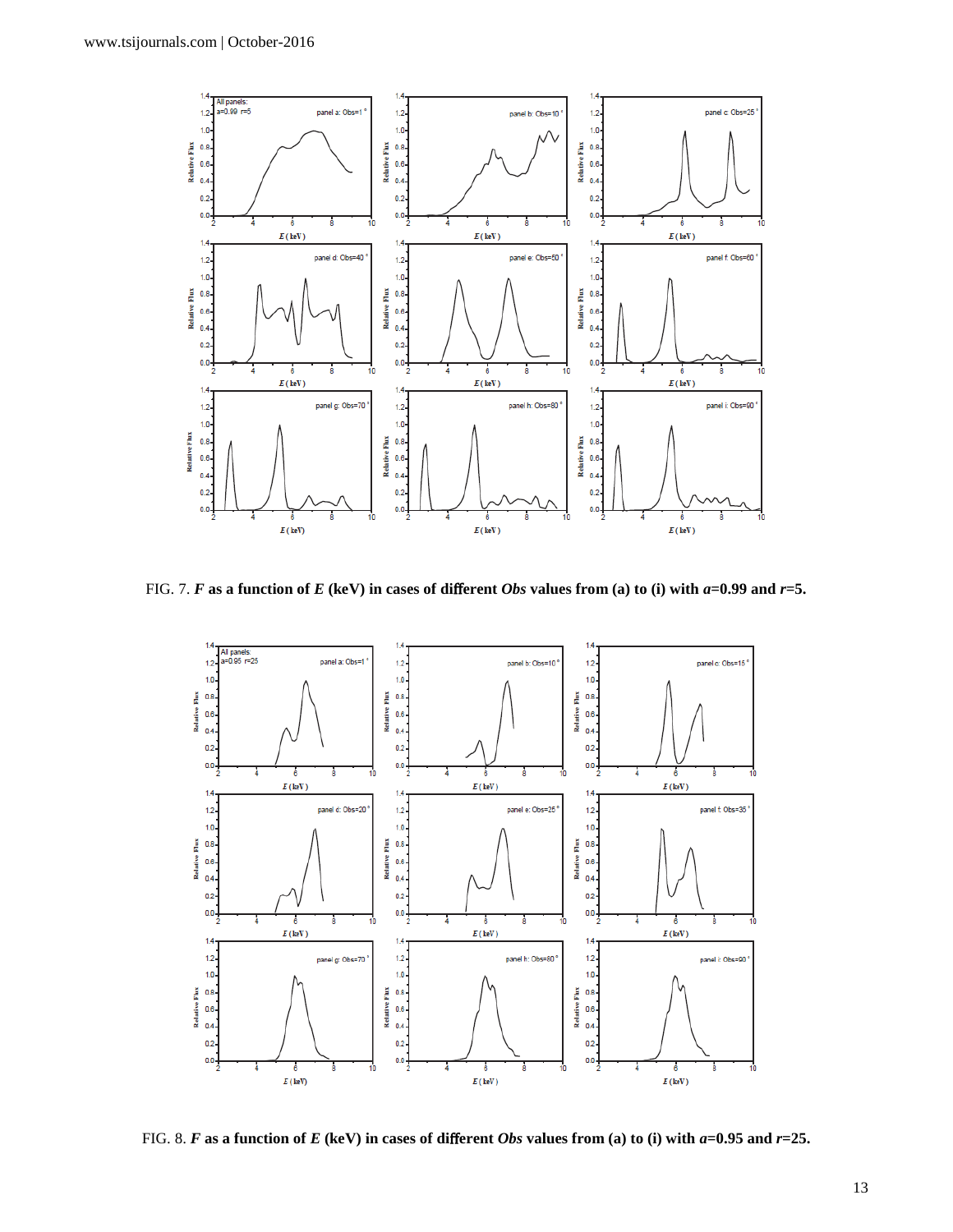## **Data-Fit Modelling to NGC 3516 and Discussion**

FIG. 9 presents the data-fit to the observation of the Fe Kα emission from NGC 3516 [6]. The band of 4 keV to 7 keV is labelled by two vertical solid lines, where the original data with error-bars are symbolized by black rectangles. The measurement exhibits following features: (1) In the band of 5 keV to 7 keV, there occur two humps, one is located at the lower energy side of 5 keV to 6 keV, and the other at the higher side of 6 keV to 7 keV; (2) Around 5 keV and 6 keV, the profile shows relatively abrupt increases, while in the band of 6.5 keV to 7 keV there is a relatively rapid decrease; (3) At~5.7 keV there occurs a so-called "absorption" which is interpreted as the resonance scattering by iron. Based on these criteria, we made it certain that a simulation profile of  ${a=0.9, r=25, Obs=50^{\circ}}$  can give the best fit to the above observed profile, as shown in the Figure with a pink curve; in addition, we found the profiles within following restrictions also show relatively good fits: {*a* >0.4, 20< *r*<40, *Obs*<50°}. Outside this scope, no favorable fits were presented. Thus, it may be sure that the central BH of NGC 3516 is a rotating object with  $a > 0.4$ , and, most likely  $a = 0.9$ . Besides, the radial position of the emitting torus may fall within from  $20r<sub>g</sub>$  to  $40r<sub>g</sub>$ . Furthermore, the inclination angle of the BH axis may not be larger than 50°.



FIG. 9. **Data-fit to the detected data of iron Kα emission in NGC 3516 [6]. The band of 4 keV to 7 keV is labelled by two vertical solid lines in which original data with error-bars are symbolized by black rectangles. The pink curve indicates the best-fit profile with**  $\{a=0.9, r=25, Obs=50^\circ\}$ **.** 

Last but not least, the maximal torus extension to both sides of the equatorial plane is 67.3°. This means that the line emission originates from a torus which extends from −67.3° to 67.3° relative to the equatorial plane. Either from the above data-fits to NGC 3516, or the simulation profiles shown in the last Section, we see that the torus model can provide following two dominant characteristics of the observed Fe line spectra: (1) Humps in both sides of around 6.35 keV, respectively, with an asymmetry to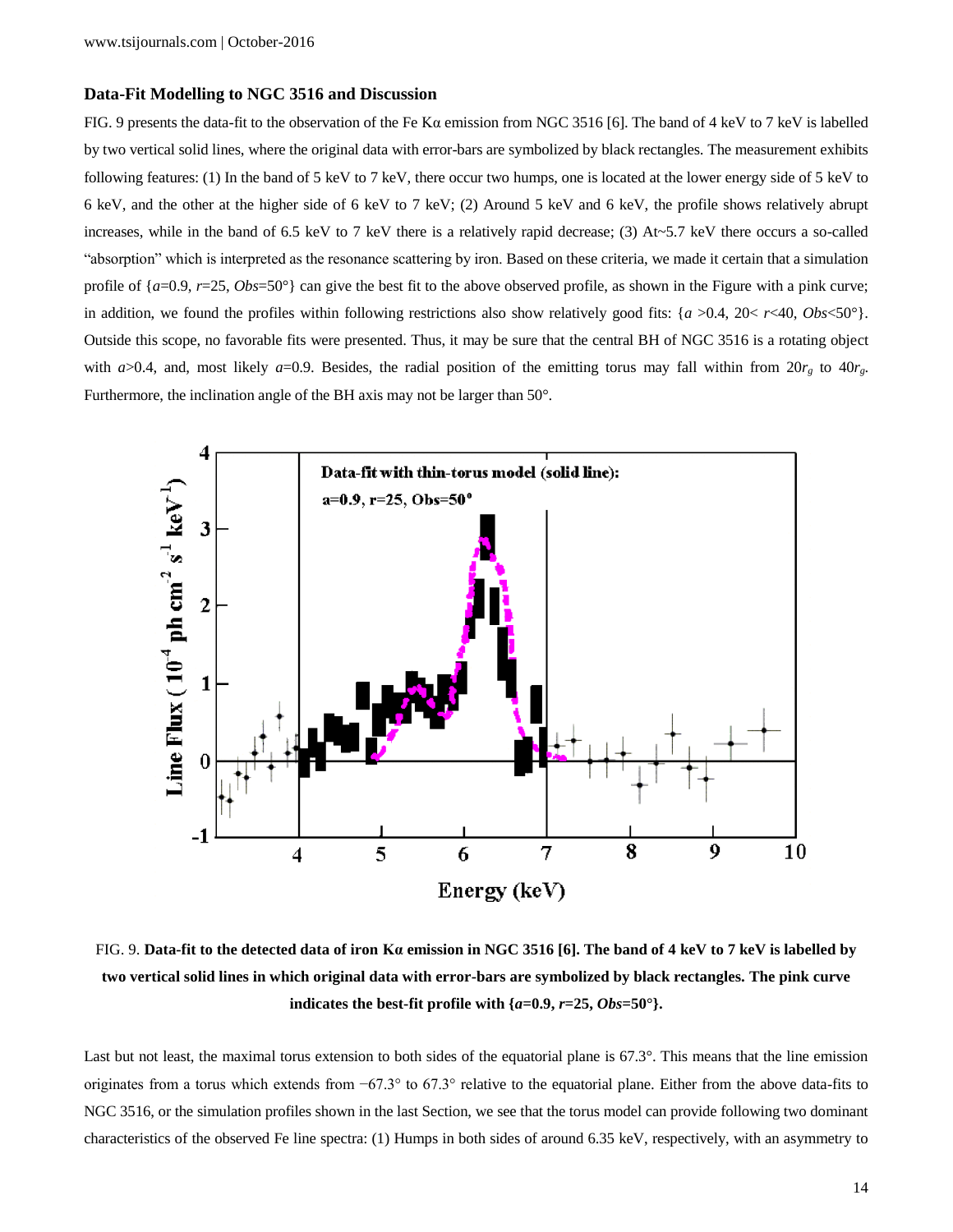the red. The red-shifted hump forms a broader wing with a lower peak, while the blue-shifted one, closer to the line emission energy  $E_e$ =6.35 keV, gives a relatively narrow but higher component. (2) The so-called "absorption" feature around 6.0 keV. This feature was detected from not only NGC 3516, but also many other Seyfert(-like) galaxies [3,7,34,35]. Nevertheless, we point out, based on our simulations, that the so-called "absorption" may not be real: it seems to be nothing else but only a natural physical expression of the sum of all the individual fluxes with a fovea at that energy. This is because that in the torus formulation of the non-disk particles, we did not consider any other factors, such as, a kind of occultation mechanism or the resonance scattering by iron. Let's discuss a little more about the frequency shifts featured by the spectral troughs and peaks. As discussed in previous studies [4,6,20,35], the shifts are brought about by three shifting-broadening factors: (1) gravitational or general relativistic shift *α*1; (2) transverse or special relativistic Doppler shift *α*2; and (3) classical or longitudinal Doppler shift *α*3.

Because  $\alpha_1 = \sqrt{\sum \Delta / \Lambda}$  leads only to the redshift of the emission, we concentrate on  $\alpha_2$  and  $\alpha_3$  which contribute to both blue and red shifts. There are altogether two types of particles in the torus: prograde ones  $(p>0)$  and retrograde ones  $(p<0)$  [see Eq.(5)]. Relative to the observer, each kind of particles is divided further into two halves: the approaching ones and receding ones. Based on previous discussions [5,36], we argue that the four types of particles contribute to the whole profile with humps and troughs: Prograde & approaching particles may bring about the most flux to the blue-shifted hump(s), while retrograde  $\&$ receding ones to the red-shifted hump(s). If the description is true, the more extended red wing below 6 keV should be caused by a jointly effect of both the retrograde & receding particles and the *α*<sup>1</sup> factor. More detailed calculations and analyses will be presented in a following paper. We also report another unexpected feature: the blue wing may not be necessarily located in the blue-shifted region of the broad emission line spectra. Our simulations include such results that the blue wing resides actually at the redshift band, while the red wing extends further to the lower energy end in the redshift region. In this case, there is no hump at the energy higher than the rest one of 6.35 keV. That is to say, the synthetic effect of the three shiftingbroadening factors drives the whole spectra into the redshift band.

## **Summary and Conclusion**

Since the line emission is a more useful tool than the continuum [20], many studies simulated the line spectra in the regime of the thin-disk model, either for a system hosting a static Schwarzschild BH or a Kerr one. However, there exists the uncertainty about the rotating status of the BH in fitting the disk model to the observed data [6]. Because the thin-disk assumption breaks up in the inner disk surrounding the central BH, we extended the thin-disk model to the thin-torus model in this special region so as to interpret exactly what the observed line spectra tell us. Predicted Fe lines demonstrate that the BH is not a Schwarzschild one but a rotating body. As an attempt, we apply the new model to one sample galaxy, NGC 3516, with the same method used in [20] for MCG-6-30-15. The prior 2002 Letter [23] presented an initial report that NGC 3516 has a central BH of spin  $a \sim 0.95$ , along with the radial position of an emitting torus  $r \sim 14$  and the observer's inclination angle  $\theta_0$ ~30°. In this paper, we extend the previous work by a detailed formulation of the Fe line emission mechanism and a revisit to the spectra of NGC 3516. More extensive simulations expose following updated results:  $a$  is larger than 0.4, with the bestfit value of 0.9. In addition, *r* is within (20-40)  $r_g$ ; and,  $\theta_0$  of the observer is no larger than 50°. We predict that the torus can extend to both sides of the equatorial plane with a maximal angle of 67.3°. Interestingly, our simulations do not support the so-called "absorption" feature in the Fe line spectra around the energy of 6.0 keV.

It deserves to mention that our torus model is a physical model. It has following assumptions which may deviate from reality: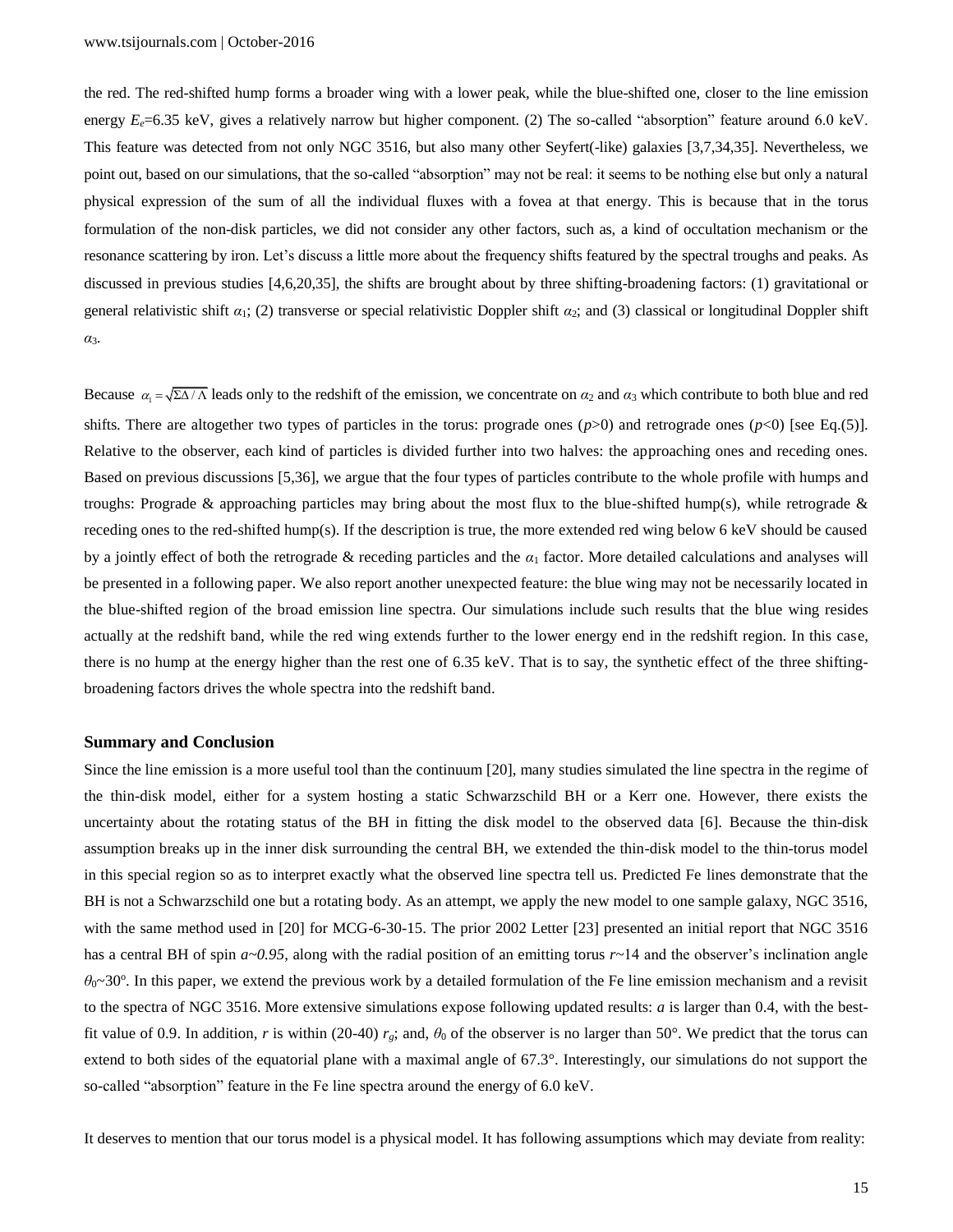- In our model, we only considered a thin-torus structure where homogeneous photons are emitted by homogeneous, luminous particles. But real torus around a BH may have a certain thickness (however may be very small) and the line emission, as well as the particle distribution, may not be homogeneous.
- We only dealt with the simplest monochromatic emission. But it is possible that the emission includes other components like Fe Kβ, and/or Ni Kα [6,32].
- In addition to the stable spherical particles, there also exist radially oscillating particles [16,22,25] which may affect the line emissions.

Albeit the fact, the data-fit modelling results in simulating NGC 3516 encourage us to develop this torus model as a useful tool in the diagnoses of the Fe line emissions from more Seyfert(-like) AGNs, while keeping in mind in future studies to check and guarantee the mentioned uncertainties as sufficiently small before simulations, thus, they are unlikely brought into play in the modelling.

## **REFERENCES**

- 1. Fabian AC, Nandra K, Reynolds CS, et al. On broad iron Hα lines in Seyfert 1 galaxies. MNRAS. 1995;277:L11.
- 2. Mushotzky RF, Fabian AC, Iwasawa K, et al. Detection of broad iron K lines in active galaxies. MNRAS. 1995;272:L9.
- 3. Yaqoob T, Serlemitsos P. A Broad Fe Kα Emission Line in the X-Ray Spectrum of the Quasar 3C 273. Astrophys J Lett. 2000;544(2):L95-9.
- 4. Tanaka Y, Nandra K, Fabian AC, et al. Gravitationally redshifted emission implying an accretion disk and massive black hole in the active galaxy MCG-6-30-15. Nature. 1995;375:659-61.
- 5. Dabrowski Y, Fabian AC, Iwasawa K, et al. The profile and equivalent width of the X-ray iron emission line from a disc around a Kerr black hole. MNRAS. 1997;288(1):L11-5.
- 6. Nandra K, George IM, Mushotzky RF, et al. The Properties of the Relativistic Iron K-Line in NGC 3516. Astrophy J Lett. 1999;523:L17.
- 7. Fabian AC, Rees MJ, Stella L, et al. X-ray fluorescence from the inner disc in Cygnus X-1. MNRAS. 1989;238:729F.
- 8. Laor A. Line profiles from a disk around a rotating black hole. Lecture Notes in Physics. 2005;385:205-8.
- 9. Cunningham CT. The effects of redshifts and focusing on the spectrum of an accretion disk around a Kerr black hole. Astrophys J. 1975;202:788-802.
- 10. Wilkins DC. Bound geodesics in the kerr metric. Phys Rev. D. 1972;5:814-22.
- 11. Chen K, Halpern JP. Structure of line-emitting accretion disks in active galactic nuclei-ARP 102B. Astrophys J. 1989;344:115-24.
- 12. Page DN, Thorne KS. Disk-Accretion onto a Black Hole. Time-Averaged Structure of Accretion Disk. Astrophys J. 1974;191:499-506.
- 13. Collin-Souffrin S, Dumont AM. Line and continuum emission from the outer regions of accretion discs in active galactic nuclei. II. Radial structure of the disc. Astron Astrophys. 1990;229:292-301.
- 14. Carter B. Global Structure of the Kerr Family of Gravitational Fields. Phys Rev. 1968;174:1559.
- 15. Bardeen JM, Press W, Teukolsky S. Rotating Black Holes: Locally Nonrotating Frames, Energy Extraction, and Scalar Synchrotron Radiation. Astrophys J. 1972;178:347-70.
- 16. Stewart J, Walker M. Springer Tracts in Modern Physics. Springer. 1973;69:78.
- 17. Fang LZ, Zhang JL. Optical appearance of accretion disc around a compact star-Kerr metric. Kexue Tongbao. 1975;20:465.